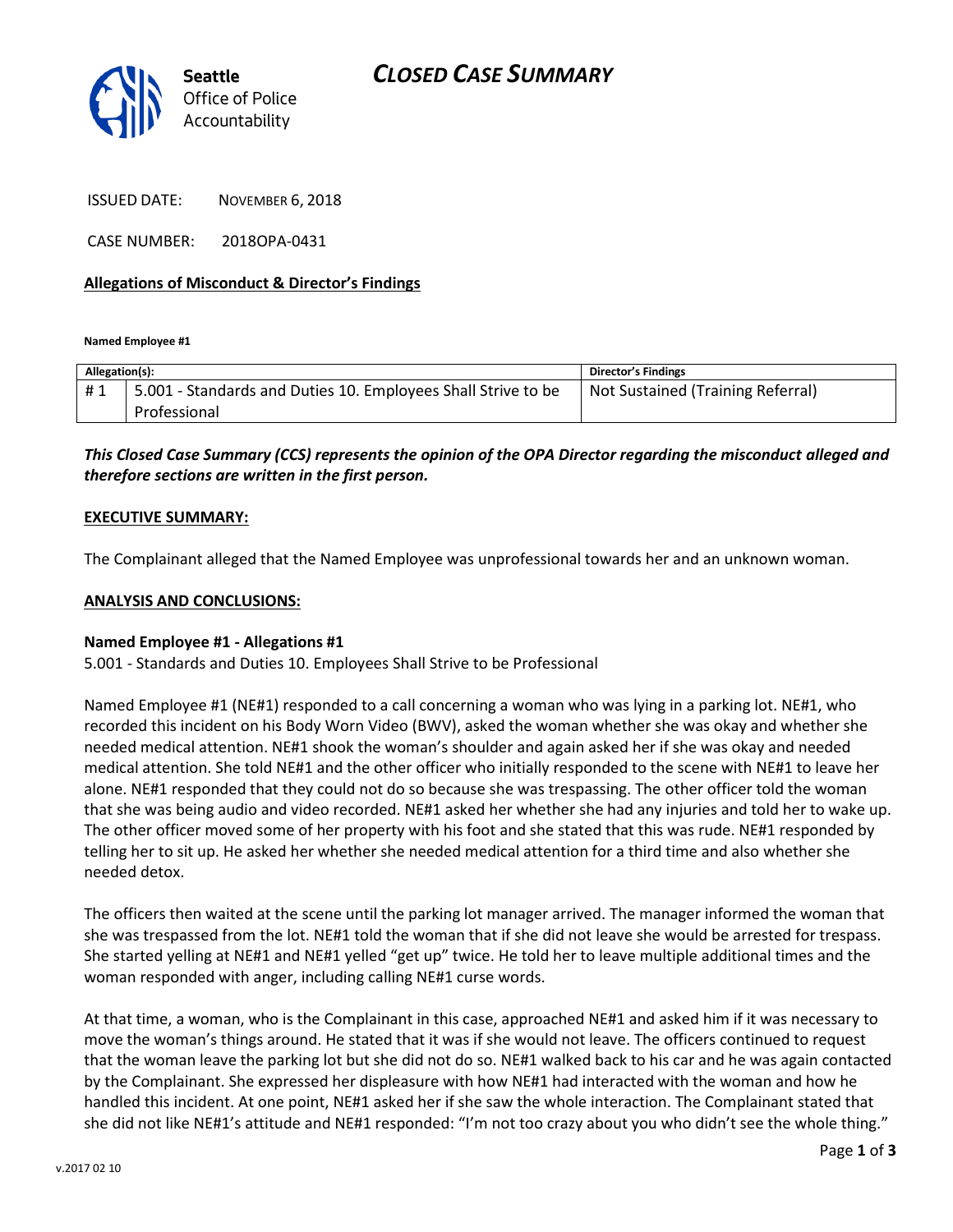

# *CLOSE CASE SUMMARY*

OPA CASE NUMBER: 2018OPA-0431

NE#1 then told the Complainant that he was happy to talk to her further but she did not want to do so. The Complainant later made an OPA complaint and this investigation ensued.

SPD Policy 5.001-POL-9 requires that SPD employees "strive to be professional at all times." The policy further instructs that "employees may not engage in behavior that undermines public trust in the Department, the officer, or other officers." (SPD Policy 5.001-POL-9.) The policy also states the following: "Any time employees represent the Department or identify themselves as police officers or Department employees, they will not use profanity directed as an insult or any language that is derogatory, contemptuous, or disrespectful toward any person." (*Id*.) Lastly, the policy instructs Department employees to "avoid unnecessary escalation of events even if those events do not end in reportable uses of force." (*Id*.)

NE#1 denied that he was unprofessional towards the woman. He explained that his voice was elevated for two main reasons. First, there was construction noise in the area that he needed to speak over. Second, he believed that the woman was high and intoxicated and thought it necessary to speak loudly to keep her engaged in the conversation.

Based on my review of the evidence, I do not believe that NE#1 engaged in unprofessional behavior towards the woman. I credit the explanations provided by NE#1 concerning why he had an elevated tone. I also note that the woman was not responsive to the officers' repeated requests for her to move, she was angry and agitated, and she repeatedly used curse words towards the officers and, specifically, towards NE#1. I also find that they had a lawful basis to remove her from the parking lot as she was clearly trespassing. Of course, NE#1 could have been more patient and professional towards the woman, but NE#1 is not held to a standard of perfection in this regard.

I find the question of whether NE#1 was unprofessional to the Complainant to be a closer call. NE#1 is correct that he did not use any profanity towards her and did not yell at her. However, OPA fails to see any legitimate law enforcement reason for why he told her: "I'm not too crazy about you who didn't see the whole thing." It was unnecessary and, if anything, simply served to escalate the situation and make the interaction even more negative. On the other hand, NE#1 and his fellow officers were dealing with a very difficult situation. They were trying to convince the woman to leave the parking lot, where she was not legally permitted to be, with limited success and while being criticized and called pejorative terms. As discussed above, I do not find that NE#1's conduct towards the woman violated policy. I further can understand his frustration at being second guessed by a community member who may not have seen the entirety of his actions or understood what he had been faced with.

OPA's analysis of this case cannot occur in a vacuum. OPA must evaluate NE#1's actions in the context of the incredibly difficult job he and his fellow officers are required to perform each day. This includes being on the frontlines of homelessness, drug addiction, and mental illness, while often understaffed and, at time, without the support of members of the communities that they serve.

I do not condone NE#1's statement towards the Complainant and believe that it was both inappropriate and unnecessary. However, under the totality of the circumstances and given OPA's above analysis, I do not believe that it warrants a Sustained finding. Instead, I recommend that this allegation be Not Sustained – Training Referral.

• **Training Referral**: NE#1 should be counseled by his chain of command concerning this incident and, specifically, concerning the statements he made to the Complainant. NE#1 should be instructed to avoid such commentary moving forward and should be informed that his statements, even if they did not result in